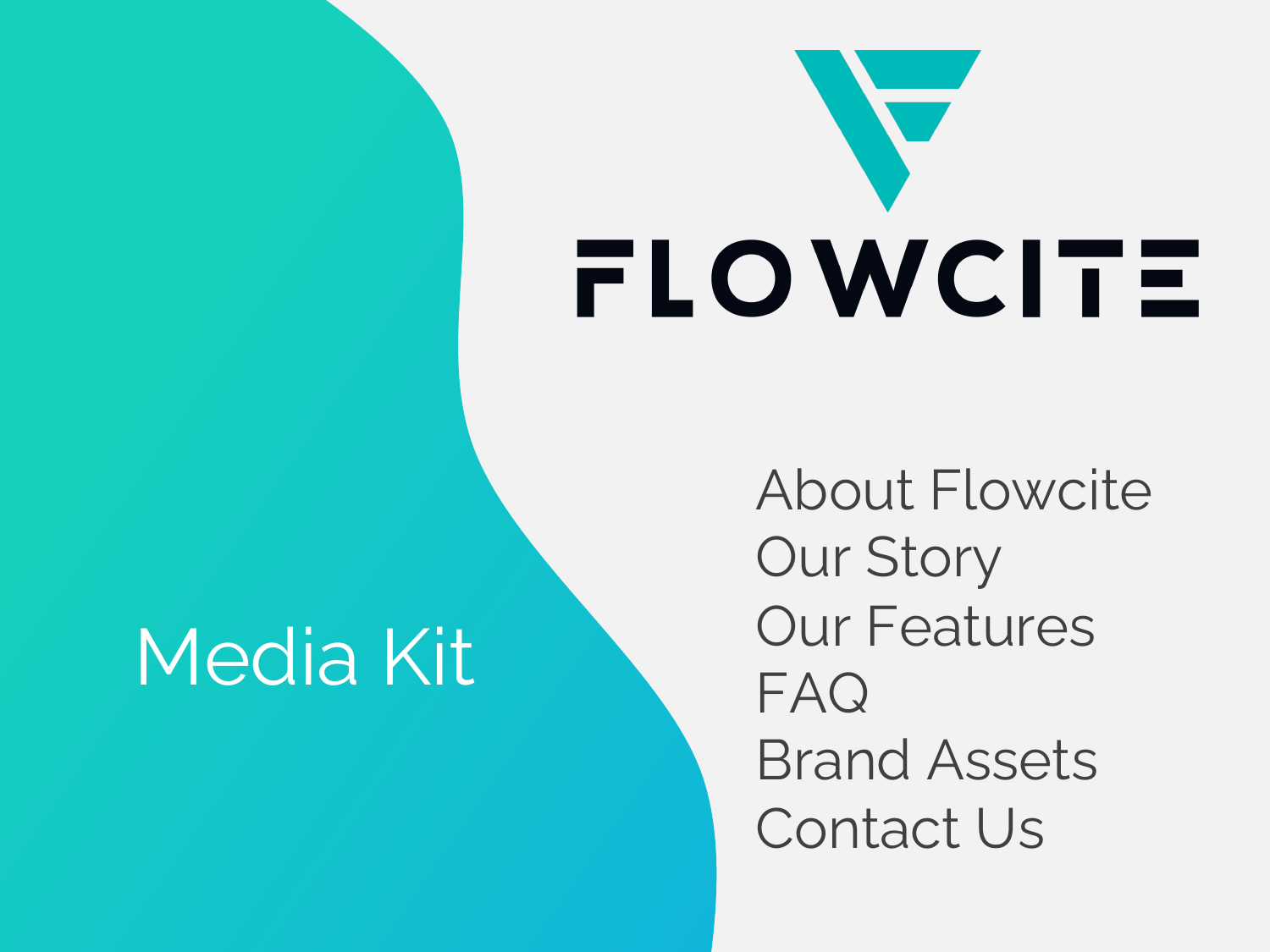# About Flowcite

Researchers of all types and levels - from university professors to students - all have to grapple with a large task: writing high-quality papers that make valuable contributions to the world's knowledge and to humanity. When developing research papers, academics have to adhere to a lot of formatting and technical requirements and often operate under tight deadlines.

There are already a wealth of software products to support researchers with various parts of researching and writing, such as:

- identifying relevant information in scholarly publications
- checking the credibility of sources
- tracking their references and notes
- writing and citing in the required format for the chosen publisher
- proofreading their work to avoid unintentional plagiarism
- and contacting experts for reviews

But using all these software resources separately forces the researcher to constantly switch from one to the other, signing on with separate passwords, which is frustrating and time-consuming.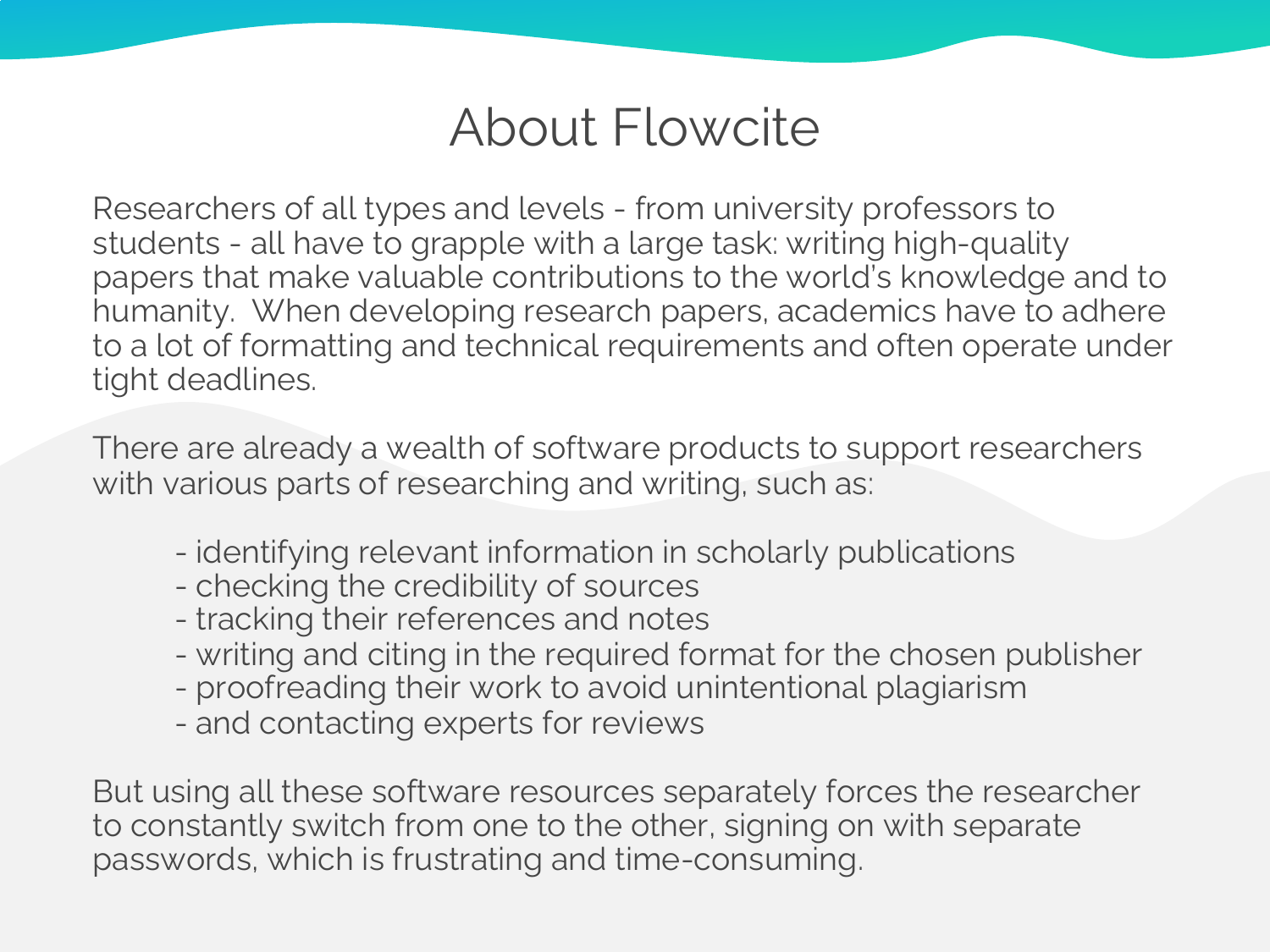# About Flowcite

**Flowcite** unites all these processes into a single, convenient platform where the researcher can manage every aspect of their paper in one space: from sources research and note-taking, to writing, editing and publishing, all with a single sign-on.

**Flowcite** is an integrated platform for academic research, writing, editing, and publishing, that combines cutting edge resources and the services required to prepare a high-quality academic paper.

It brings together a Knowledge Library of >210 mio. Sources; LaTeX collaborative text editor; a Reference Manager, and a number of add-on services for researchers including an Automated Article Summarizer, Editing, Proofreading, and Similarity Checking.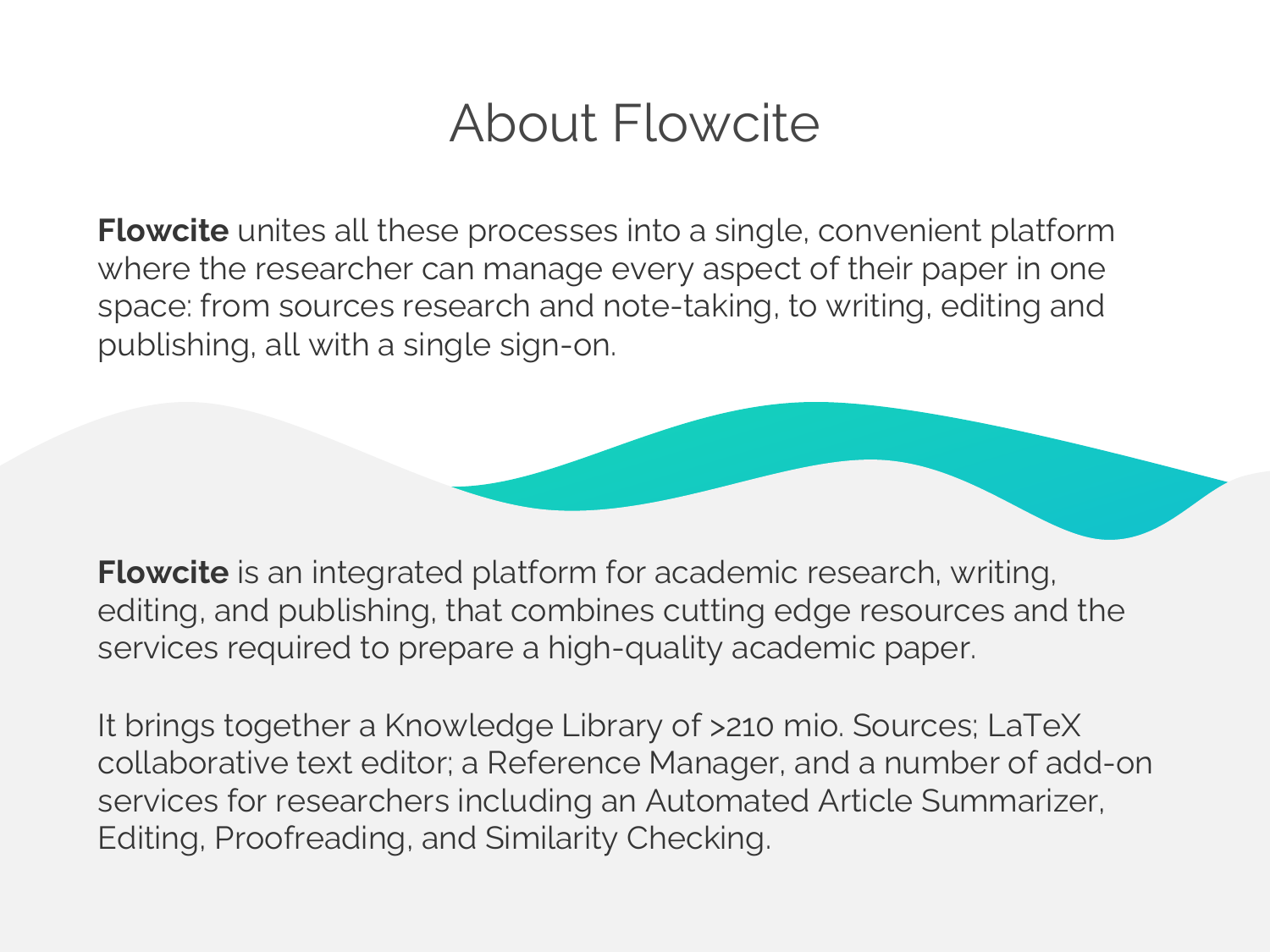# Our Story

The idea of creating an all-in-one academic writing solution came to two German students who realized how inconvenient it was trying to manage multiple academic writing apps and services when working on their theses.

The first **Flowcite** prototype was developed in 2017. It combined a search engine, reference manager, text editor and project storage into one simple solution. The beta version was released in April 2020.

**Flowcite mission** is to facilitate the development of global academic research by supporting the active and conscious application of knowledge. **Our vision** is to become the #1 digital assistance tool in academia. To achieve this, we offer a solution that enables researchers at any level and within any field of academic science to focus completely on the research process.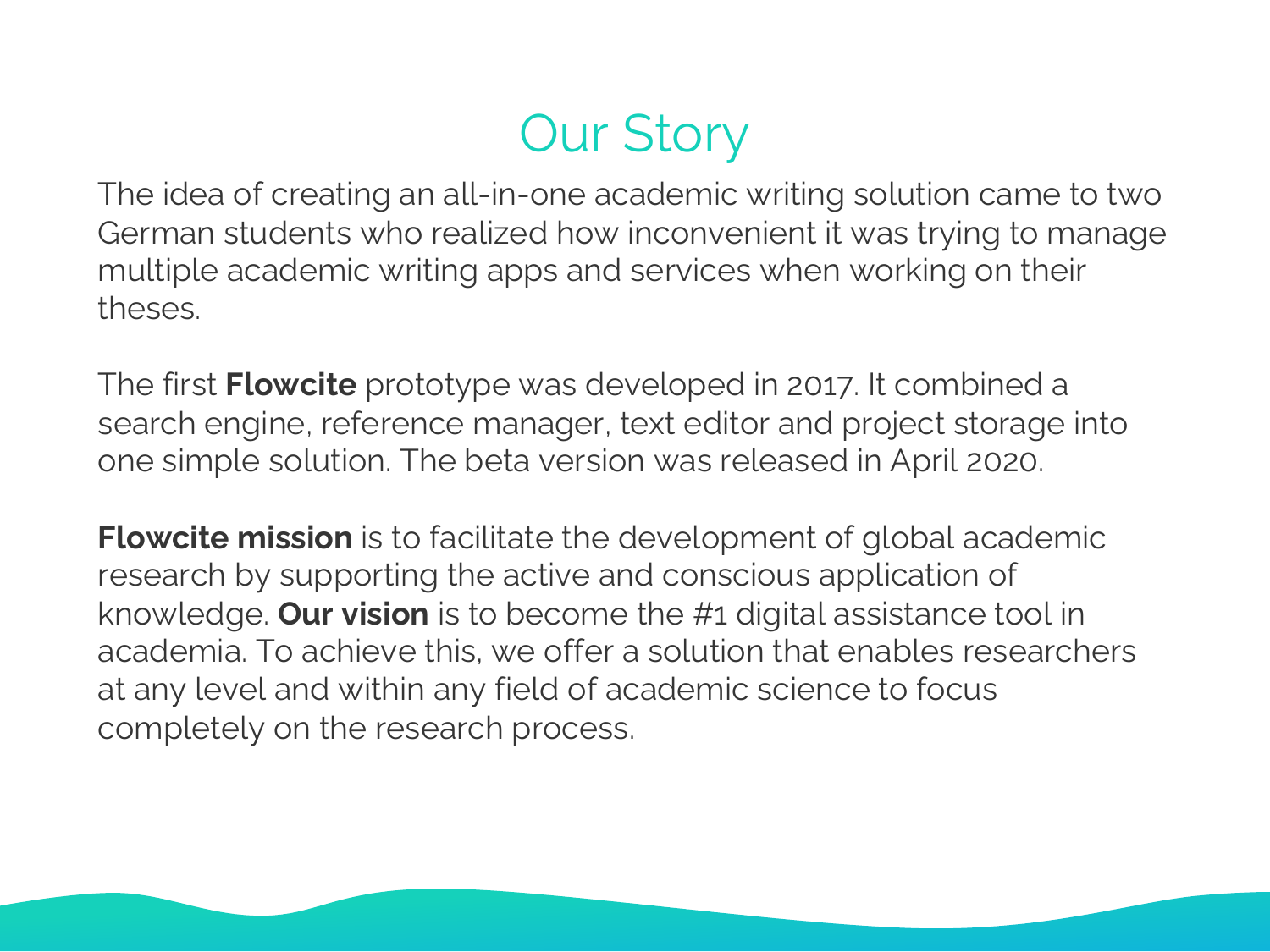# Our Features



Knowledge Library with over 25[0 mio.](https://www.altmetric.com/)  sources



Online Book Rental service by **Campusbooks** 



Research impact tracking with Altmetric



Paper quality evaluation system [by Scite.ai](https://www.scribendi.com/)



Up to 30GB personal storage for saved references and citations



Proofreading and Editing services by Scribendi



AI-driven Article Summarizer by **Scholar[cy](https://www.enago.com/)** 



In-built LaTeX collaborative text editor



Peer Review, Editing and Publishing services by **Enago** 



Browser I referenc sour



MS Word with  $>7,00$  $st<sub>l</sub>$ 



Printing Se worldwide Bachel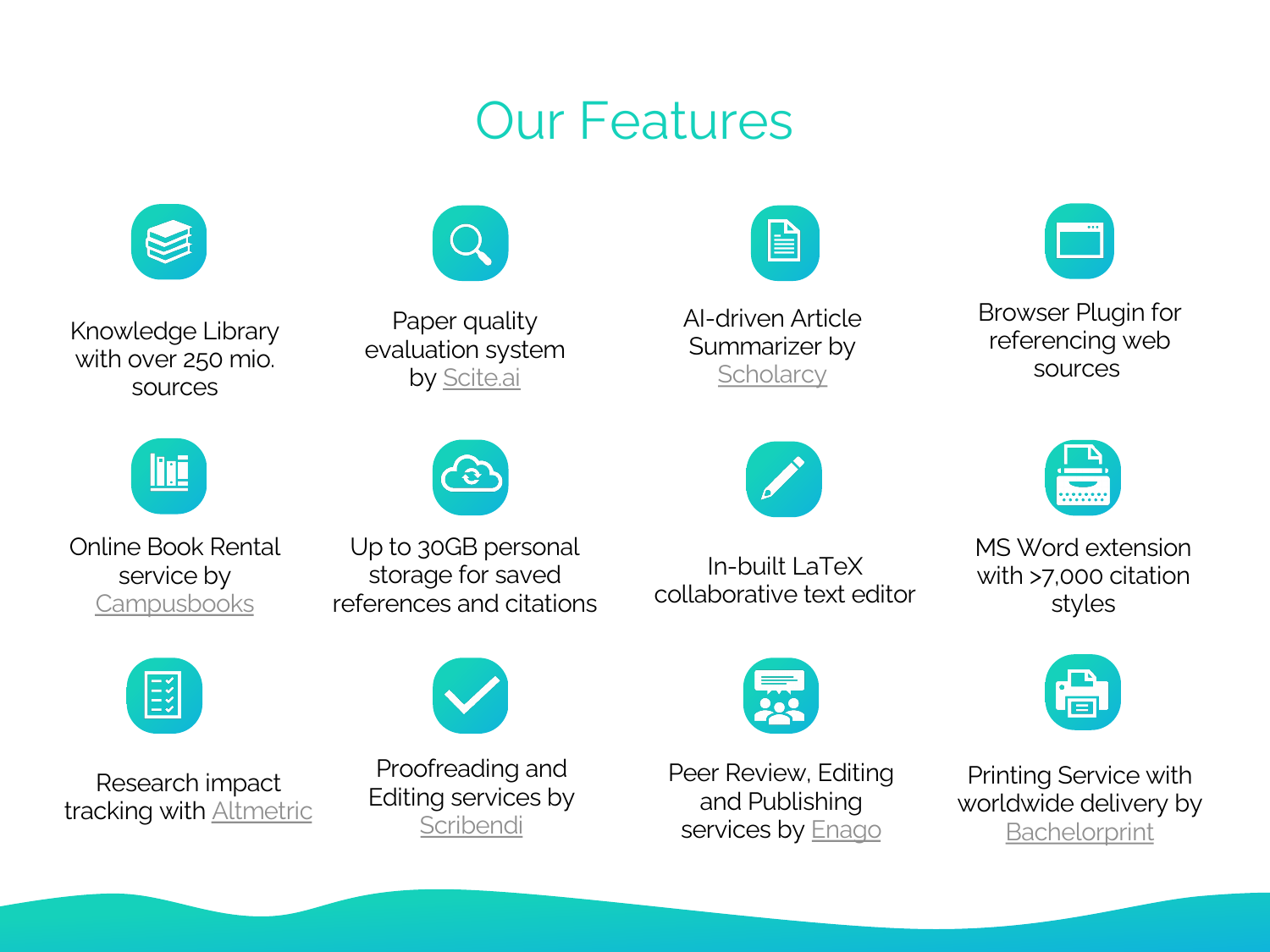# Frequently Asked Questions

### **Who are your customers?**

Our core audience are academic researchers conducting studies in various fields of science. Many of our active customers are university professors or college tutors in addition to the research work they do. However, as an integrated writing platform, Flowcite can be useful to a broad target group: including students, librarians, and journalists.

### **How many customers do you have?**

Flowcite counts over 3,000 active users across 96 countries. *(as of June 2021)*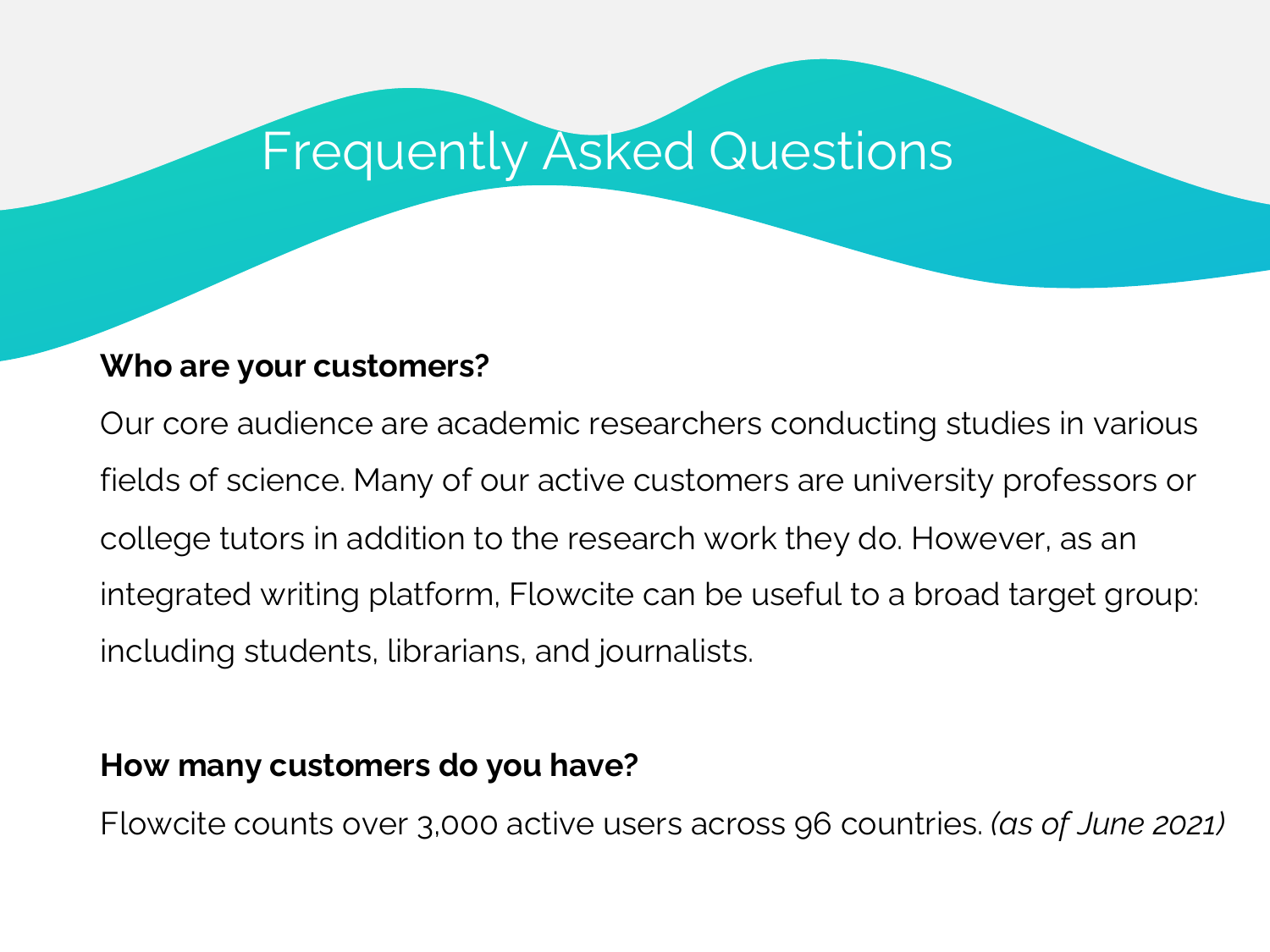## Frequently Asked Questions

### **How much does your service cost?**

In its basic version, users can use many of Flowcite's tools and services for free, including 3GB project storage and a limited number of search queries per minute. The PRO version is available for \$9 per month. Add-on services provided by partners are charged on demand, which you can buy with credits you purchase on the app.

### **Can you explain Flowcite's credit system?**

You can buy Flowcite credits in: \$1 = 10 credit points. These credits can be used to purchase services within the app. This is made to avoid microtransactions.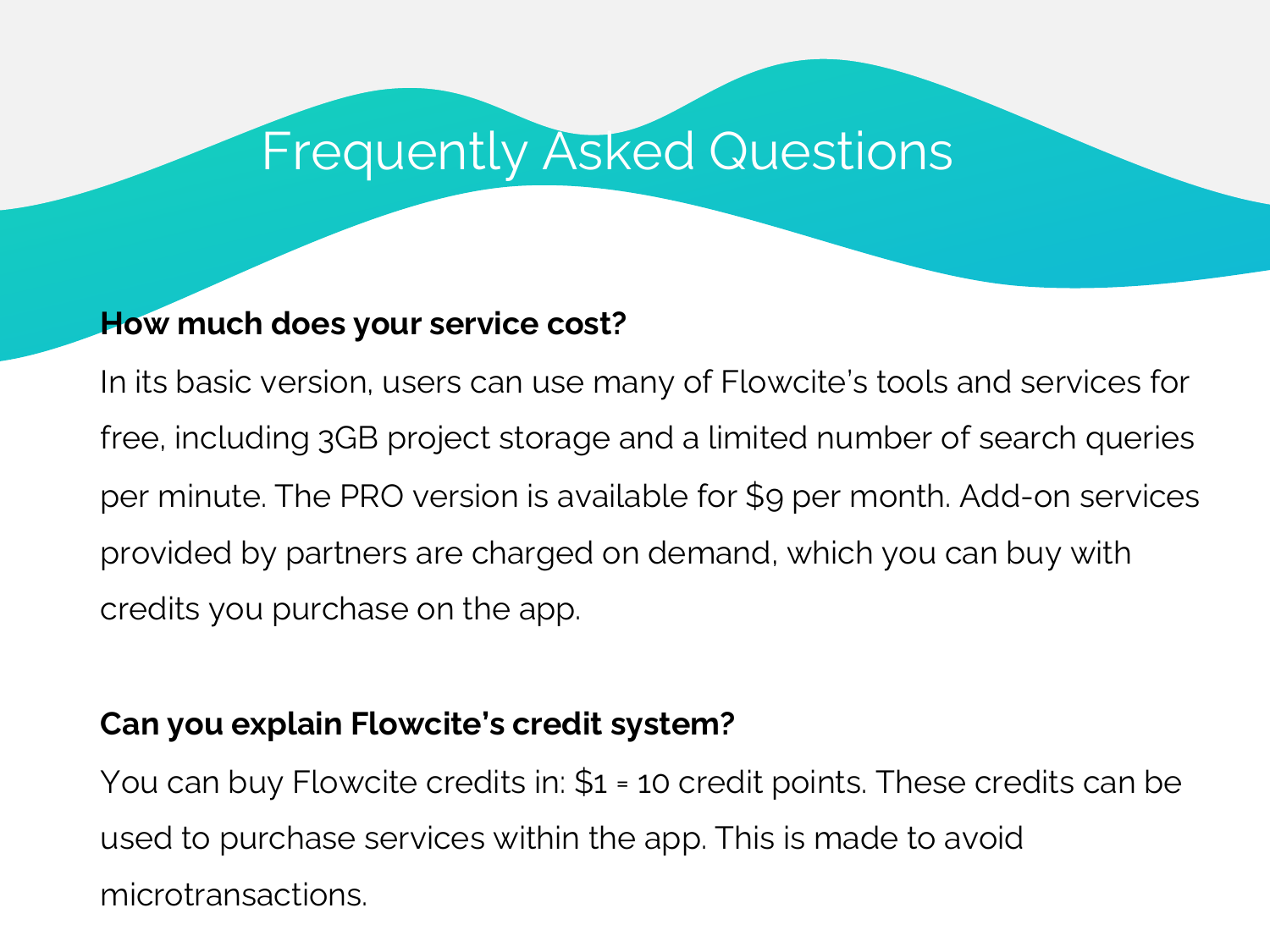# Brand Assets



Our name "Flowcite" spelled with a capital l

Our logo has two vers without company should be used w background. You can logos in .PNG on our  $\underline{w}$ 

Our main color is turq blue and yellow for ac